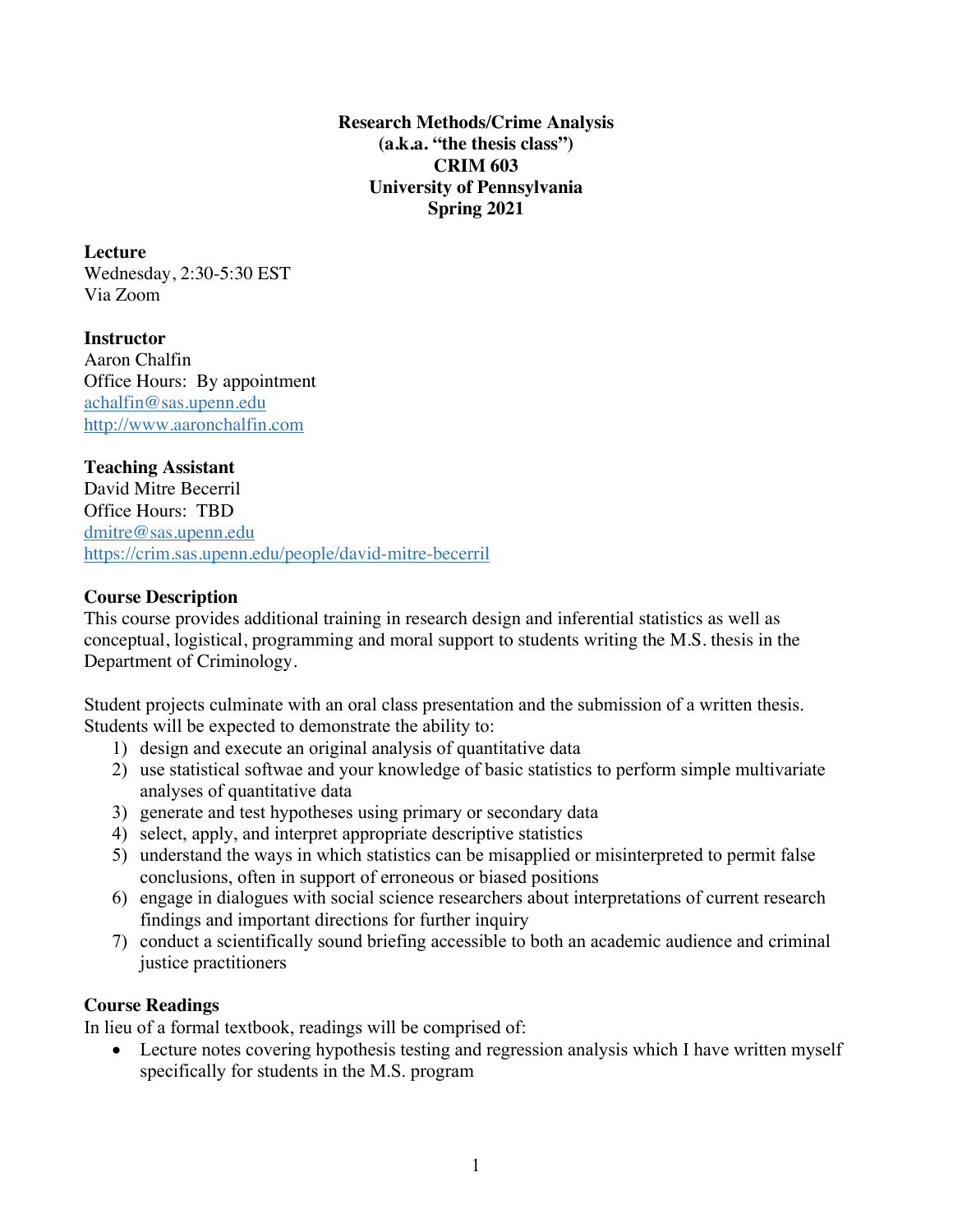• Book chapters from *Causal Inference: The Mixtape* by Scott Cunningham (available for free in pdf form)

I also recommend that you to read *Made to Stick* by Chip and Dan Heath: https://www.amazon.com/Made-Stick-Ideas-Survive-Others/dp/1400064287/ref=sr\_1\_1?dchild=1&keywords=made+to+stick&qid=1608237797&sr=8-1

# **Evaluation**

Your course grade will be based on your written M.S. thesis (85%) as well as an in-class presentation of your project (15%). Throughout the semester, students will be expected to regularly meet with me to ensure that they are making adequate progress.

## **Academic Integrity**

Students are expected to abide by the University of Pennsylvania Code of Academic Integrity, which is contained below. Additional information about expected standards of intellectual honesty can be found here: http://www.upenn.edu/academicintegrity/index.html

Since the University is an academic community, its fundamental purpose is the pursuit of knowledge. Essential to the success of this educational mission is a commitment to the principles of academic integrity. Every member of the University community is responsible for upholding the highest standards of honesty at all times. Students, as members of the community, are also responsible for adhering to the principles and spirit of the following Code of Academic Integrity.

### **Academic Dishonesty Definitions**

Activities that have the effect or intention of interfering with education, pursuit of knowledge, or fair evaluation of a student's performance are prohibited. Examples of such activities include but are not limited to the following definitions:

A. Cheating: Using or attempting to use unauthorized assistance, material, or study aids in examinations or other academic work or preventing, or attempting to prevent, another from using authorized assistance, material, or study aids. Example: using a cheat sheet in a quiz or exam, altering a graded exam and resubmitting it for a better grade, etc.

B. Plagiarism: Using the ideas, data, or language of another without specific or proper acknowledgment. Example: copying another person's paper, article, or computer work and submitting it for an assignment, cloning someone else's ideas without attribution, failing to use quotation marks where appropriate, etc.

C. Fabrication: Submitting contrived or altered information in any academic exercise. Example: making up data for an experiment, fudging data, citing nonexistent articles, contriving sources, etc.

D. Multiple submissions: submitting, without prior permission, any work submitted to fulfill another academic requirement.

E. Misrepresentation of academic records: Misrepresentation of academic records: misrepresenting or tampering with or attempting to tamper with any portion of a student's transcripts or academic record, either before or after coming to the University of Pennsylvania. Example: forging a change of grade slip, tampering with computer records, falsifying academic information on one's resume, etc.

F. Facilitating Academic Dishonesty: Knowingly helping or attempting to help another violate any provision of the Code. Example: working together on a take-home exam, etc.

G. Unfair Advantage: Attempting to gain unauthorized advantage over fellow students in an academic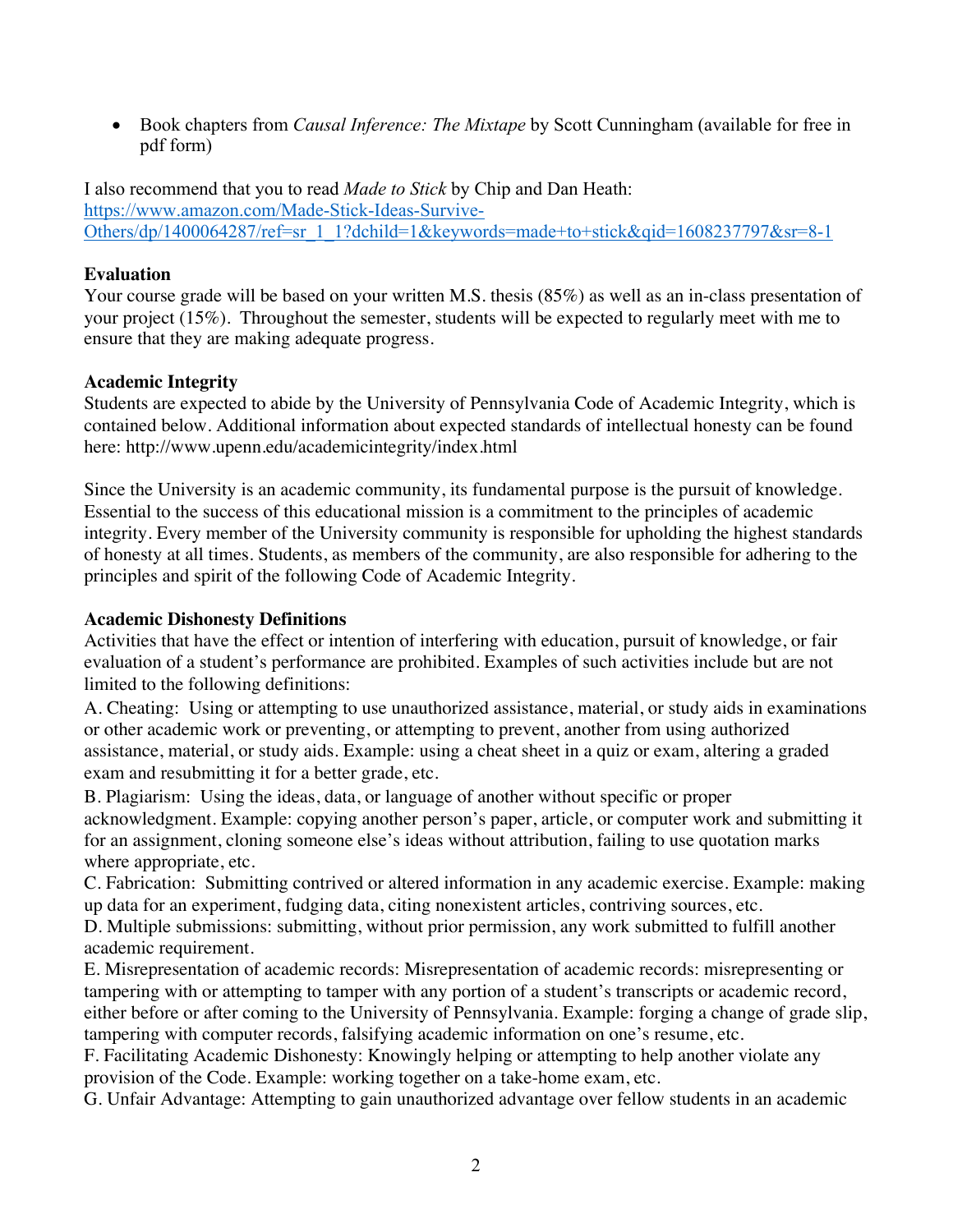exercise. Example: gaining or providing unauthorized access to examination materials, obstructing or interfering with another student's efforts in an academic exercise, lying about a need for an extension for an exam or paper, continuing to write even when time is up during an exam, destroying or keeping library materials for one's own use., etc.

**\* If a student is unsure whether his action(s) constitute a violation of the Code of Academic Integrity, then it is that student's responsibility to consult with the instructor to clarify any ambiguities.**